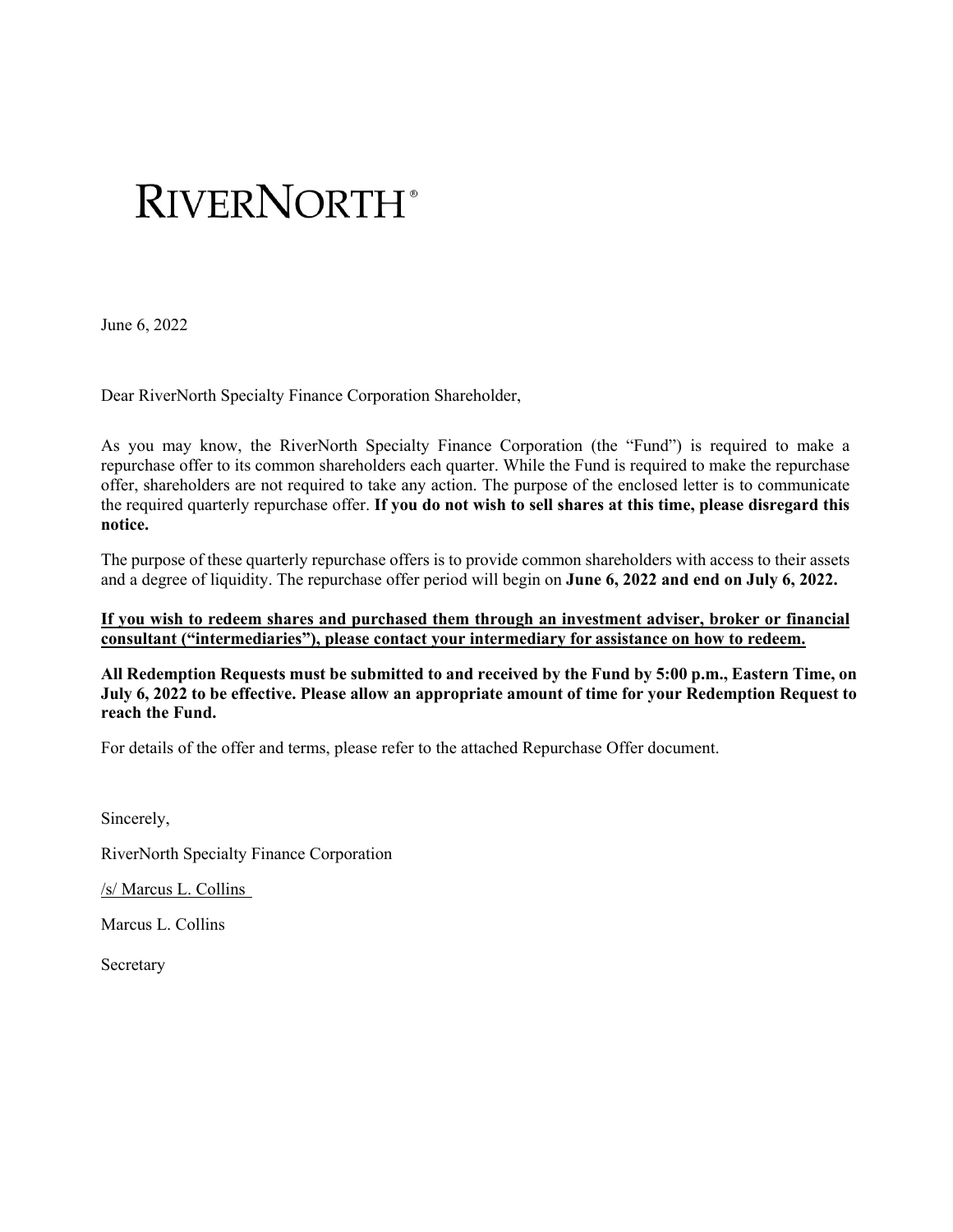# **RIVERNORTH SPECIALTY FINANCE CORPORATION**

### **REPURCHASE OFFER**

**1.** *The Offer*. RiverNorth Specialty Finance Corporation (the "Fund") is offering to repurchase, for cash, up to five (5%) of its issued and outstanding shares at a price equal to the net asset value ("NAV") as of the close of regular business hours on the New York Stock Exchange on the Repurchase Pricing Date (defined below). The purpose of this offer is to provide an additional level of liquidity to shareholders. This offer is not conditioned on the tender of any minimum number of shares. This offer is made subject to the terms and conditions made in this Repurchase Offer and the Fund's prospectus and statement of additional information.

**2.** *Net Asset Value*. The NAV of the Fund on **May 31, 2022** was \$18.63 per share. The NAV at which the Fund will repurchase shares will not be calculated until the Repurchase Pricing Date (defined below). The NAV can fluctuate. Therefore, the NAV on the Repurchase Pricing Date may be higher or lower than the NAV stated above or the date on which you return your Redemption Request. The current NAV may be obtained by calling **844.569.4750** and asking for the most recent price. The Fund's common shares are traded on the New York Stock Exchange under the ticker symbol RSF.

**3.** *Repurchase Request Deadline*. All Redemption Requests must be received in proper form by 5:00 p.m., Eastern Time, on **July 6, 2022. Please allow an appropriate amount of time for your Redemption Request to reach the Fund. Repurchased shares must be delivered to the Fund within two (2) days of the Repurchase Request Deadline.**

**4.** *Repurchase Pricing Date*. The NAV used to calculate the repurchase price will be determined on **July 6, 2022** (the "Repurchase Pricing Date"). This may be higher or lower than the NAV on the date on which you return your Redemption Request.

**5.** *Payment for Shares Repurchased*. The Fund expects to make payments for all shares repurchased the day following the Repurchase Pricing Date. In any event, the Fund will pay repurchase proceeds within seven (7) calendar days from the Repurchase Pricing Date. The Fund will not charge a repurchase fee. However, if your Shares are held for you by your broker-dealer, or for your retirement plan by your retirement plan trustee or otherwise by a nominee, such person may charge a transaction fee for submitting a repurchase request for you.

**6.** *Increase in Number of Shares Repurchased*. Pro Rata Purchase. If shareholders tender for repurchase more than five percent (5%) of the outstanding shares of the Fund, the Fund may, but is not required to, repurchase up to an additional two percent (2%) of the outstanding shares of the Fund on the Repurchase Request Deadline. If the Fund determines not to repurchase an additional two percent (2%) or if more than seven percent (7%) of the shares are tendered, then the Fund will repurchase shares on a pro rata basis based upon the number of shares tendered by each shareholder. In the event of a pro rata repurchase, fractional shares will be rounded down to the nearest whole share. There can be no assurance that the Fund will be able to repurchase all shares that each shareholder has tendered, even if all the shares in a shareholder's account are tendered. In the event of an oversubscribed offer, the Fund may not be able to repurchase all shares that you tender and you may have to wait until the next quarterly repurchase offer to tender the remaining shares. Subsequent repurchase requests will not be given priority over other shareholder requests. You may be subject to NAV fluctuation during the period between quarterly redemption offers. However, the Fund may accept all shares tendered for repurchase by shareholders who own less than 100 shares and who tender all their shares, before prorating other amounts tendered.

**7.** *Withdrawal or Modification*. Tenders of shares may be withdrawn or modified at any time prior to 5:00 p.m., Eastern Time, on **July 6, 2022.**

**8.** *Suspension or Postponement of Repurchase Offer*. The Fund may suspend or postpone this Repurchase Offer only by a vote of a majority of the members of the Board, including a majority of the independent Directors, and only in the following limited circumstances:

- If the repurchase of shares would cause the Fund to lose its status as a regulated investment company under Subchapter M of the Internal Revenue Code;
- For any period during which the New York Stock Exchange is closed, other than customary weekend and holiday closings, or during which such trading is restricted;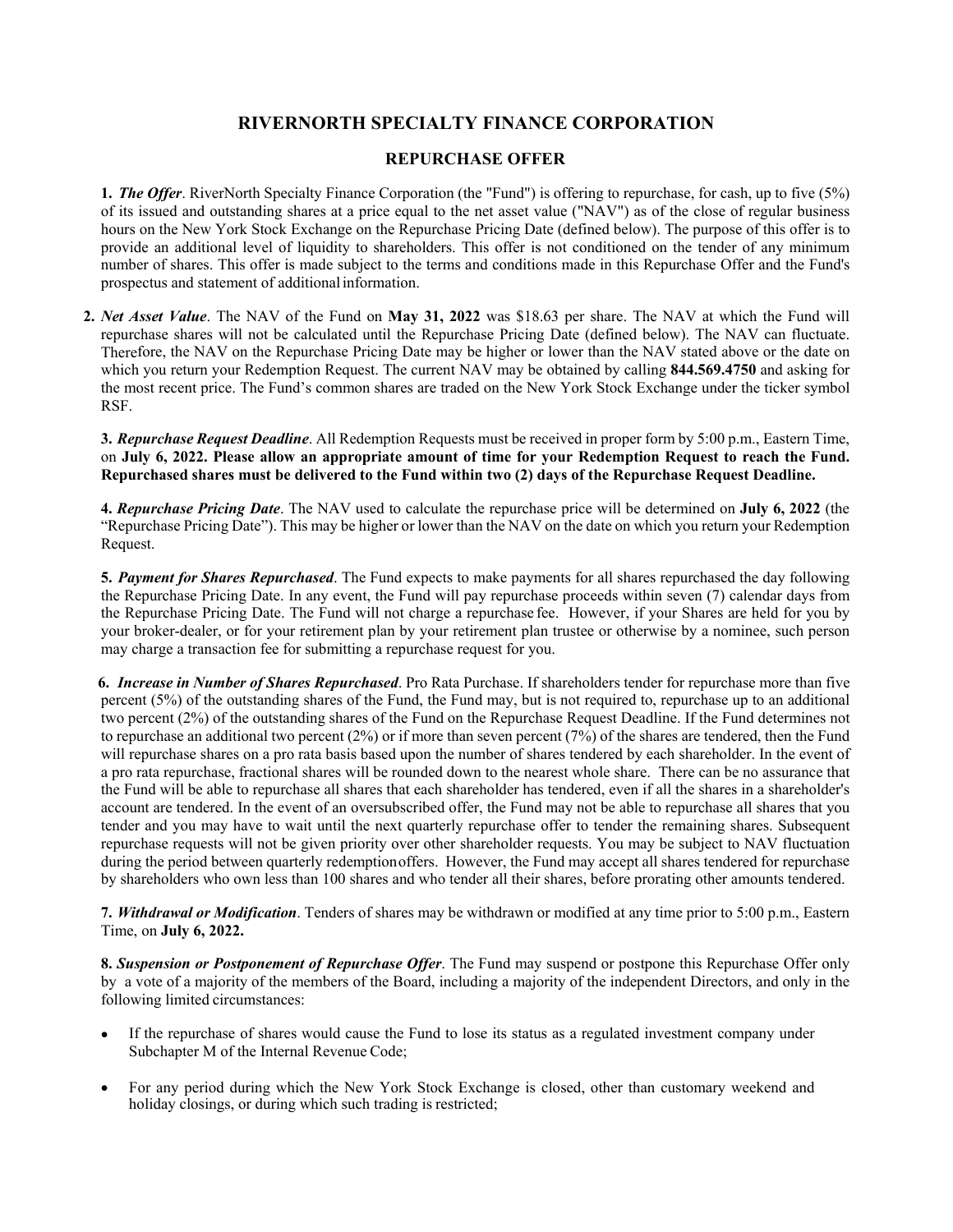- For any period during which an emergency exists as a result of which it is not reasonably practicable for the Fund to dispose of securities it owns or to determine the Fund's NAV; and
- For any other periods that the Securities and Exchange Commission permits by order for the protection of shareholders.

**9.** *Tax Consequences*. You should review the tax information in the Fund's prospectus and statement of additional information and consult your tax adviser regarding any specific consequences, including state and local tax consequences, of participating in the repurchase. Generally, any tender of shares to the Fund would be treated as a taxable event and any gain or loss would be treated as a capital gain or loss, either short or long term, depending on the length of time the shares have been held by the shareholder.

**10.** *Documents in Proper Form*. All questions as to validity, form, eligibility (including time and receipt) and acceptance of tenders of shares will be determined by the Fund in its sole discretion. The determination by the Fund shall be final and binding. The Fund reserves the absolute right to reject any or all tenders of shares (even if such tenders are determined to be in good and proper form) and to refuse to accept for payment, purchase, or to pay for any shares if, in the opinion of Fund's counsel, accepting, purchasing or paying for such shares would be unlawful. The Fund also reserves the absolute right to waive any of the conditions of this offer or any defect in any tender of shares, whether generally or with respect to any particular shares or shareholders. The Fund's interpretations of the terms and conditions of this offer shall be final and binding. Unless waived, any defects or irregularities in connection with tenders of shares must be corrected within such times as the Fund shall, in its absolute discretion, decide. Tenders of shares will not be deemed to have been made until any defects or irregularities have been corrected or waived.

None of the Fund, the investment manager, the transfer agent, nor any other person or entity is or will be obligated to give notice of any defects or irregularities in tenders, nor shall any of them incur any liability for failure to give any such notice.

None of the Fund, the investment manager, the transfer agent, nor any person or entity is or will be obligated to insure that your financial consultant, or any broker/dealer or any other third party through which your shares may be held or registered, submits to you this Repurchase Offer or submits your tender of shares to the Fund on your behalf.

Neither the Fund nor its Board of Directors makes any recommendation to any shareholder as to whether to tender or refrain from tendering shares. Each shareholder must make an independent decision as to whether or not to tender shares and, if so, how many shares to tender.

No person has been authorized to make any recommendation on behalf of the Fund as to whether shareholders should tender shares pursuant to this offer. No person has been authorized to give any information or to make any representations in connection with this offer other than those contained herein or contained in the Fund's prospectus or statement of additional information. If given or made, such recommendation and such information and representation may not be relied upon as having been authorized by the Fund.

*If you purchased shares of the Fund through an investment adviser, broker or financial consultant, please contact them for additional information about this offer.*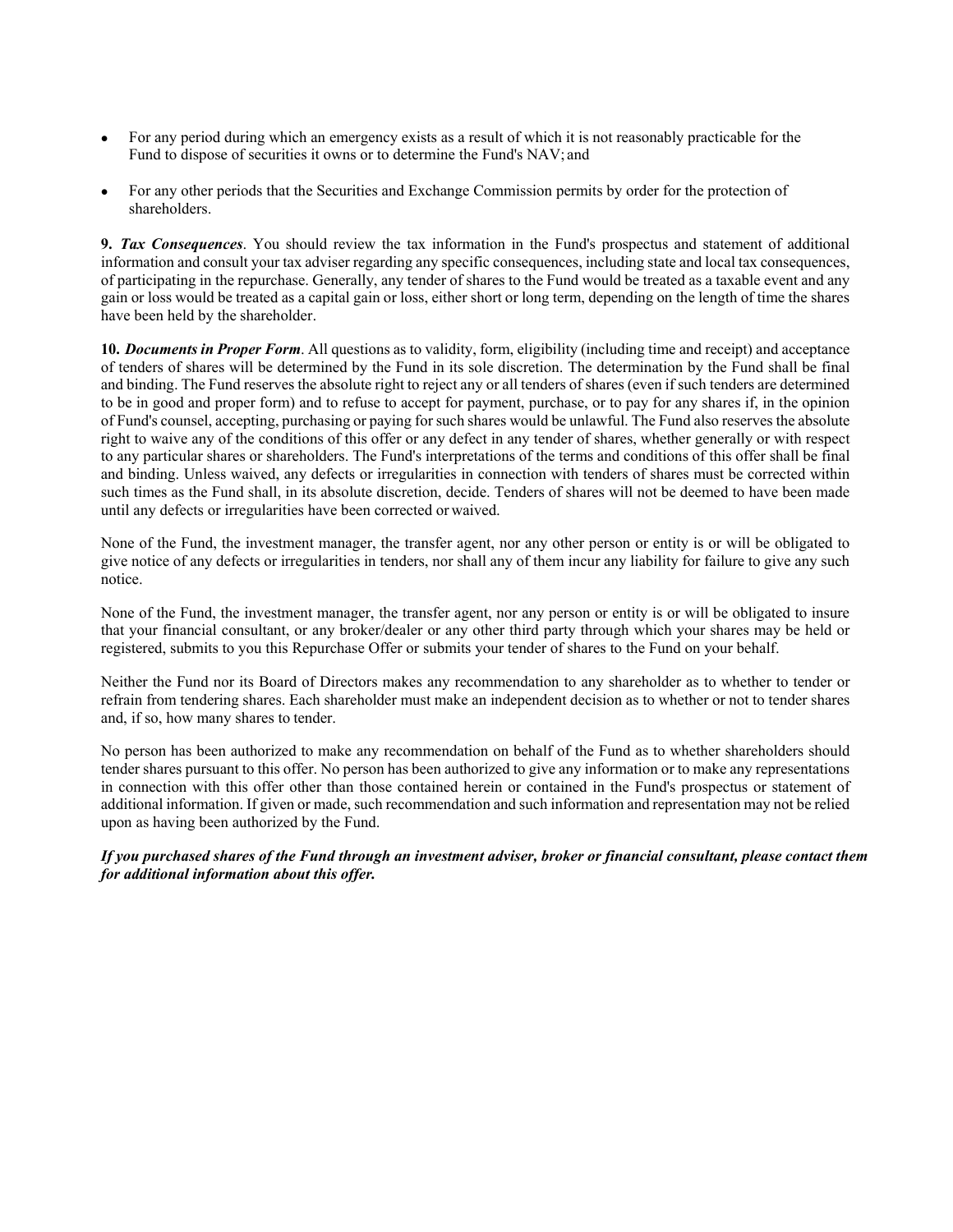## **ALL SECTIONS MUST BE FULLY COMPLETED IN ORDER TO PROCESS YOUR REQUEST**

| 1. Investor Information                                                                                                                                                                                                                                                |                                                                                                                                                                                                                                                                                                                                      |
|------------------------------------------------------------------------------------------------------------------------------------------------------------------------------------------------------------------------------------------------------------------------|--------------------------------------------------------------------------------------------------------------------------------------------------------------------------------------------------------------------------------------------------------------------------------------------------------------------------------------|
| ACCOUNT REGISTRATION (NAME OF ACCOUNT)                                                                                                                                                                                                                                 | SSN/TAX I.D. #                                                                                                                                                                                                                                                                                                                       |
| 2. Redemption Instructions                                                                                                                                                                                                                                             |                                                                                                                                                                                                                                                                                                                                      |
| 1. Select the amount being requested (select only one):<br>Redeem all shares<br>2. Select type of redemption being requested (select only one):<br>Standard redemption<br>3. Select the quarter in which you are requesting to repurchase shares:<br>Q3 2022: 7/6/2022 | Redeem ____________________ shares<br>Redeem \$<br>(shares sold to net redemption amount)<br>Redemption due to death of a stockholder (please call 844.569.4750 for information regarding additional documents required)<br>IMPORTANT: The request must be submitted by the Repurchase Request Deadline during the quarter selected. |
| 3. Delivery Instructions                                                                                                                                                                                                                                               |                                                                                                                                                                                                                                                                                                                                      |
| For Custodial or Clearing Firm Accounts:                                                                                                                                                                                                                               | Custodian or Clearing Firm of Record (Custodian or Clearing Firm signature required)                                                                                                                                                                                                                                                 |
| For Custodial or Clearing Firm Accounts:<br>Mail to Address of Record<br><b>Existing Distribution Instructions</b><br>Direct Deposit (Medallion Signature Guarantee required)                                                                                          |                                                                                                                                                                                                                                                                                                                                      |
| Checking<br>Savings                                                                                                                                                                                                                                                    | FINANCIAL INSTITUTION<br>ROUTING/TRANSIT#<br>ACCOUNT#                                                                                                                                                                                                                                                                                |